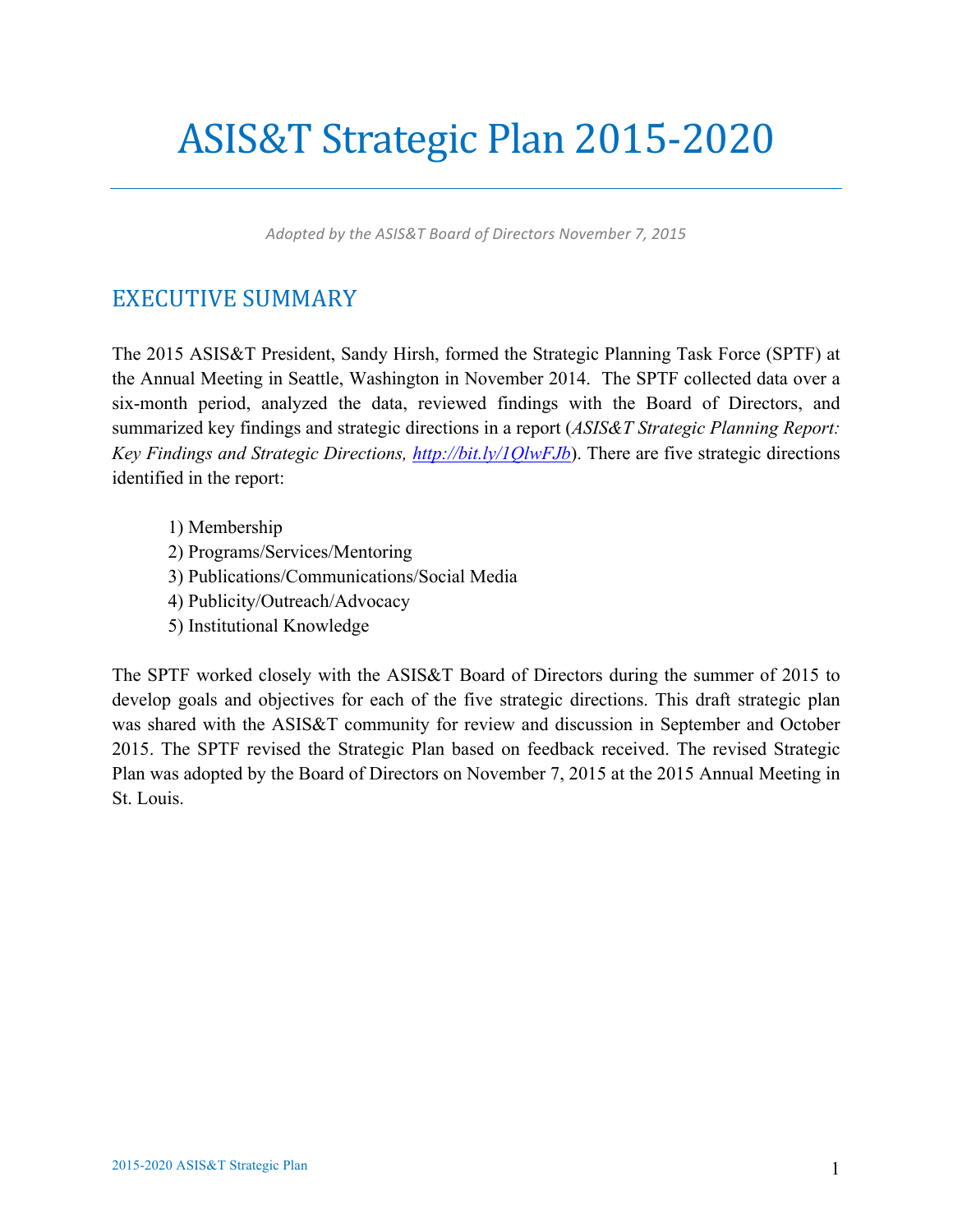## **CONTENTS**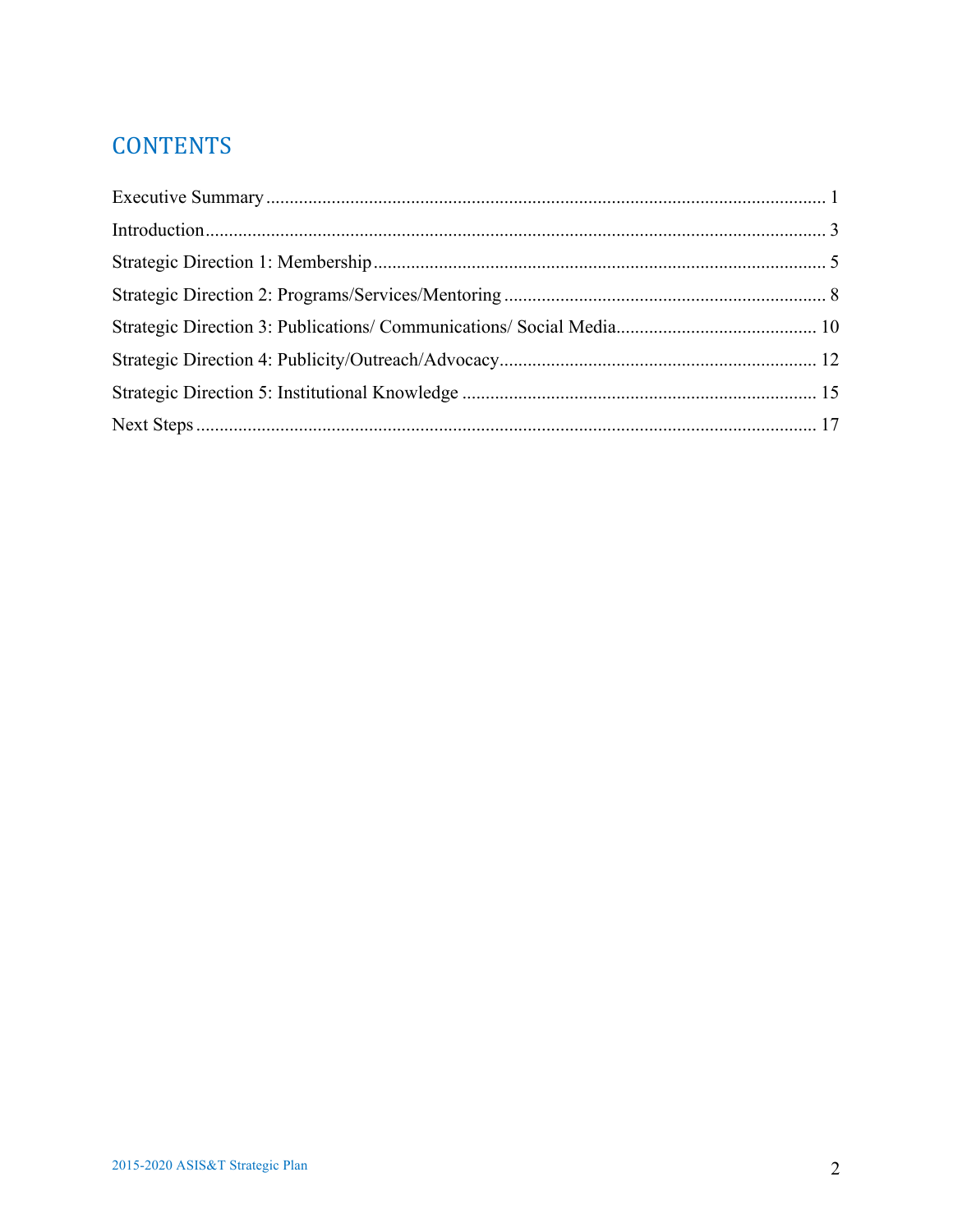## INTRODUCTION

The 2015 ASIS&T President, Sandy Hirsh formed the Strategic Planning Task Force (SPTF) at the Annual Meeting in Seattle, Washington in November 2014, with the following purpose:

- **•** Review ASIS&T's mission, vision, and goals and translate these into clear actions that can be reported on;
- Survey (using various methods, including focus groups, interviews, surveys and other instruments) ASIS&T members to ensure the Association is meeting membership needs and being more transparent;
- Develop a plan of action, with goals and objectives, that will provide strategic direction for the Association, thus setting the Association up for long-term success;
- Assess resources to better align the Association with the strategic goals and objectives.

The SPTF reviewed the existing mission and vision for the Association and updated the statements to reflect ASIS&T's international focus; these serve as ASIS&T's guiding principles:

#### **Mission**

The mission of the Association for Information Science and Technology is to advance the information sciences and related applications of information technology by providing focus, opportunity, and support to information professionals and organizations in all parts of the world.

#### Vision

Establish a new information professionalism in a world where information is of central importance to personal, social, political, and economic progress by:

- § Advancing knowledge about information, its creation, properties, and use worldwide;
- Providing analysis of ideas, practices, and technologies;
- Valuing theory, research, applications, and service;
- Nurturing new perspectives, interests, and ideas;
- § Increasing public awareness worldwide of the information sciences and technologies and their benefits to the Association.

The SPTF collected data over a six-month period (November 2014 - May 2015), submitted reports and preliminary strategic directions to the Board of Directors for review and discussion (July 2015), received recommended amendments and changes from the Board (July 2015), and then finalized the *ASIS&T Strategic Planning Report: Key Findings and Strategic Directions*  $(August 2015) - <http://bit.ly/1QlwFJb>.$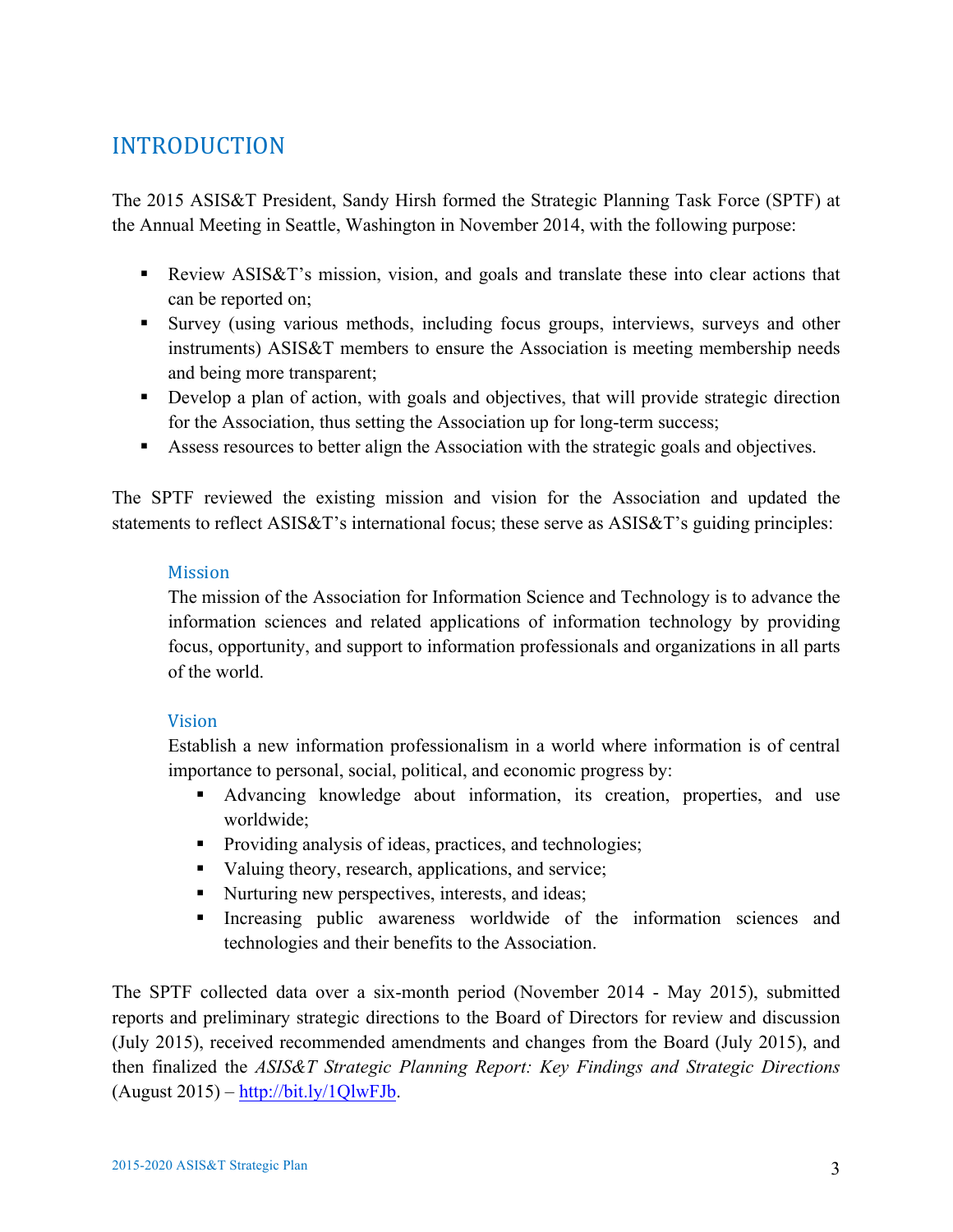The five strategic directions identified in the report are:

- 1) Membership
- 2) Programs/Services/Mentoring
- 3) Publications/Communications/Social Media
- 4) Publicity/Outreach/Advocacy
- 5) Institutional Knowledge

The Board of Directors worked closely with the SPTF to develop goals, objectives and activities (those "SMART" criteria – specific, measurable, assignable, realistic and time-related) contained in this draft Strategic Plan. The ASIS&T President and Board of Directors will prioritize which of the Strategic Plan's goals and objectives will be the focus for each year over the next five years. Many, if not all of the goals, objectives and activities will require some form of financial support; financial considerations will be carefully evaluated by the Board of Directors in the context of the ASIS&T budget at the time of implementation.

Strategic directions, goals, and objectives are numbered in the Strategic Plan as a way to provide easy referencing in the document; the numbering does not indicate priorities. Several of the goals and objectives are intertwined because the five directions are not mutually exclusive. Therefore, some goals share similar elements with different objectives to carry out each goal's directions.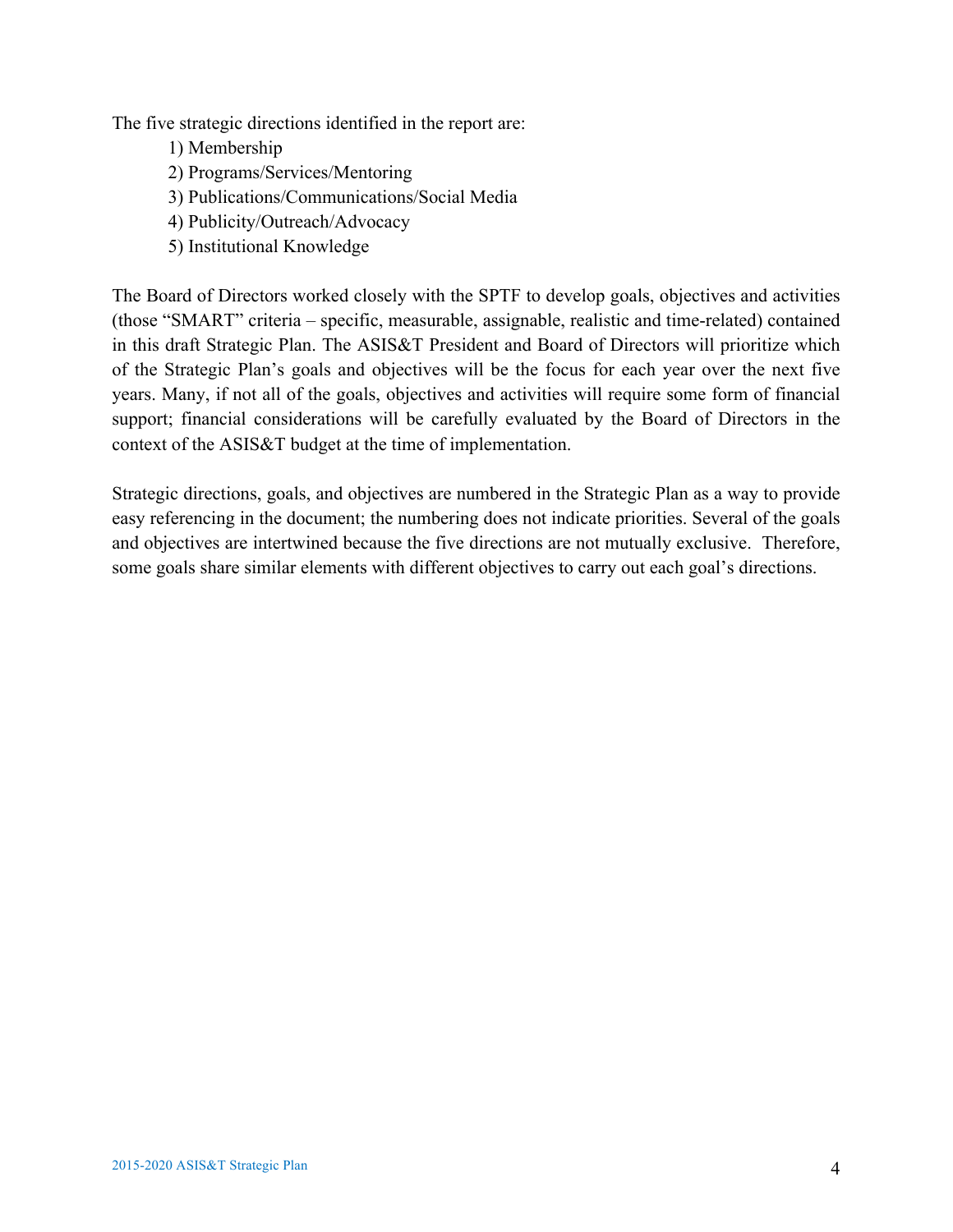## STRATEGIC DIRECTION 1: MEMBERSHIP

The heart of any organization is its members. ASIS&T has long been known as a gathering place of leaders, academics, practitioners, and students in all facets of the information professions. However, while jobs and careers in information-related areas are increasing, membership in ASIS&T has decreased, a pattern seen in many other associations as well. Information is global and that requires an association that is global in vision, with members reflecting this reality. Programs and services are key factors that drive membership, attracting and retaining a broader range of membership (See also Strategic Direction 2: Programs/Services/Mentoring).

#### **Goal 1.1: Retain both new and continuing members.**

- Objective 1: Develop innovative programming and/or a new publication that keeps existing academic, professional, and institutional members in the Association.
- Objective 2: Promote job and internship listings available through ASIS&T listservs that are only available to members.
- Objective 3: Develop workshops, trainings, and/or other activities that help members participate more fully in ASIS&T initiatives (e.g., develop workshops on writing for *JASIS&T*).
- Objective 4: Create a "Member of the Month" feature on the ASIS&T website to highlight the breadth of membership and to celebrate individual success and contributions to the Association.
- Objective 5: Ensure the smooth onboarding of new members and leaders by facilitating personal connections with existing members and leaders.
- Objective 6: Review benefits for institutional members to determine what would attract and retain institutional members.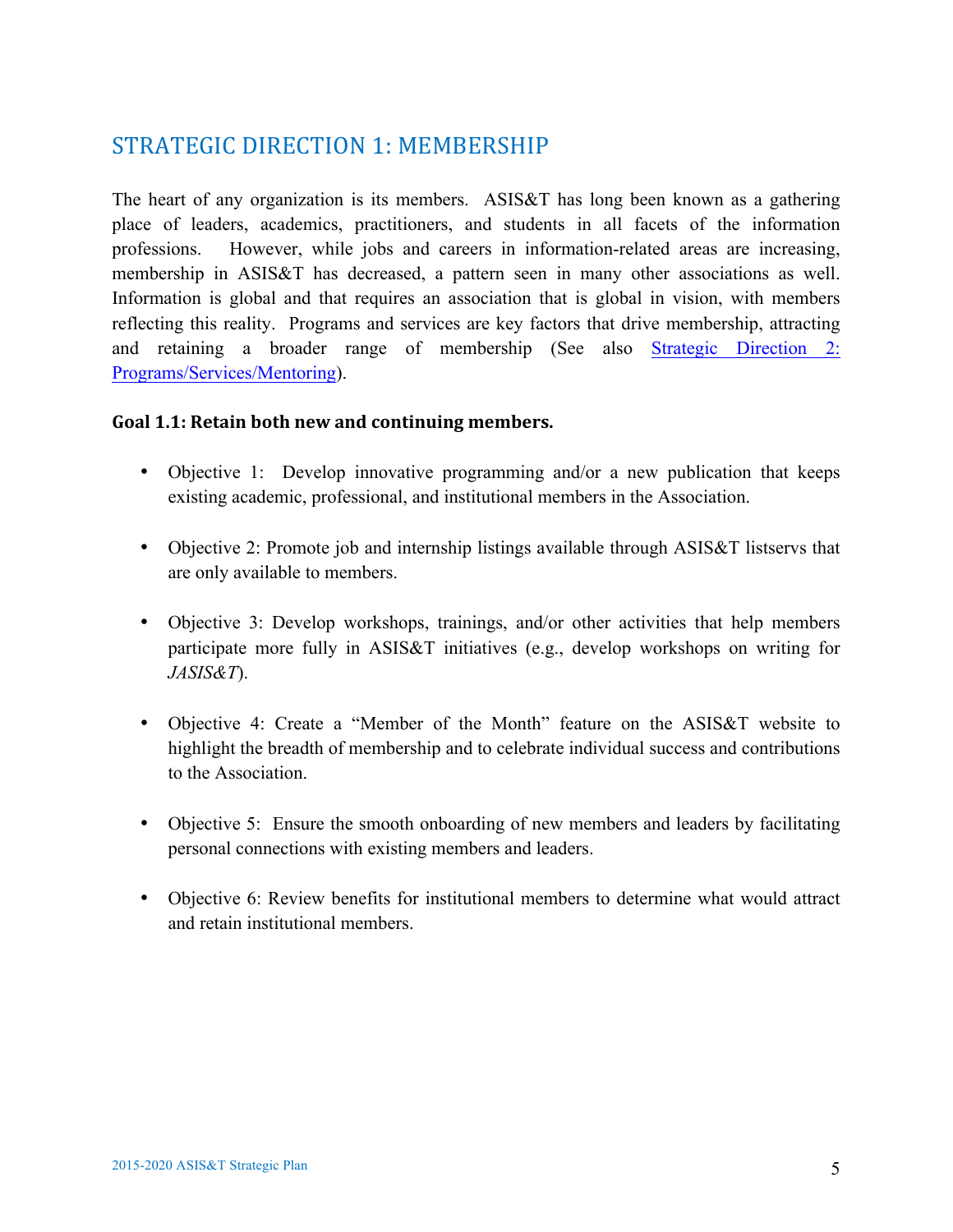#### **Goal 1.2: Increase regular memberships.**

- Objective 1: Increase regular memberships annually by 0.5% through an outreach/publicity campaign (e.g., by targeting non-members who attend ASIS&T programs, reaching out to recently lapsed members, utilizing radio and Internet/Web advertisement media, etc.).
- Objective 2: Develop a membership-marketing program with "sister" societies and associations, with the aim of adding 100 regular members within the first year.
- Objective 3: Regularly gather testimonials about the value of membership and post them prominently on the ASIS&T website and share them via social media.

#### **Goal 1.3: Increase student and transitional memberships.**

- Objective 1: Create a Student Chapter Advisor training program, which will guide and support advisors as they guide and mentor students through their first ASIS&T experience.
- Objective 2: Offer student members, within a year or at the time of joining, an ASIS&T email alias that they can continue to use when they transition to a regular member.
- Objective 3: Create a Transitional Mentoring Program for student members that encourages them to register as transitional members and then on to full regular membership within 3 years.

#### Goal 1.4: Attract new academic, professional, and institutional members.

- Objective 1: Clearly articulate value propositions for various groups of members and make marketing materials available in multiple languages.
- Objective 2: Provide more opportunities for academics and professionals to benefit from and complement their respective skills and knowledge through programs, events, research collaboration, and other initiatives.
- Objective 3: Attract more professionals to ASIS&T by showcasing 'information science in practice' at Annual Meetings and Chapter/SIG events.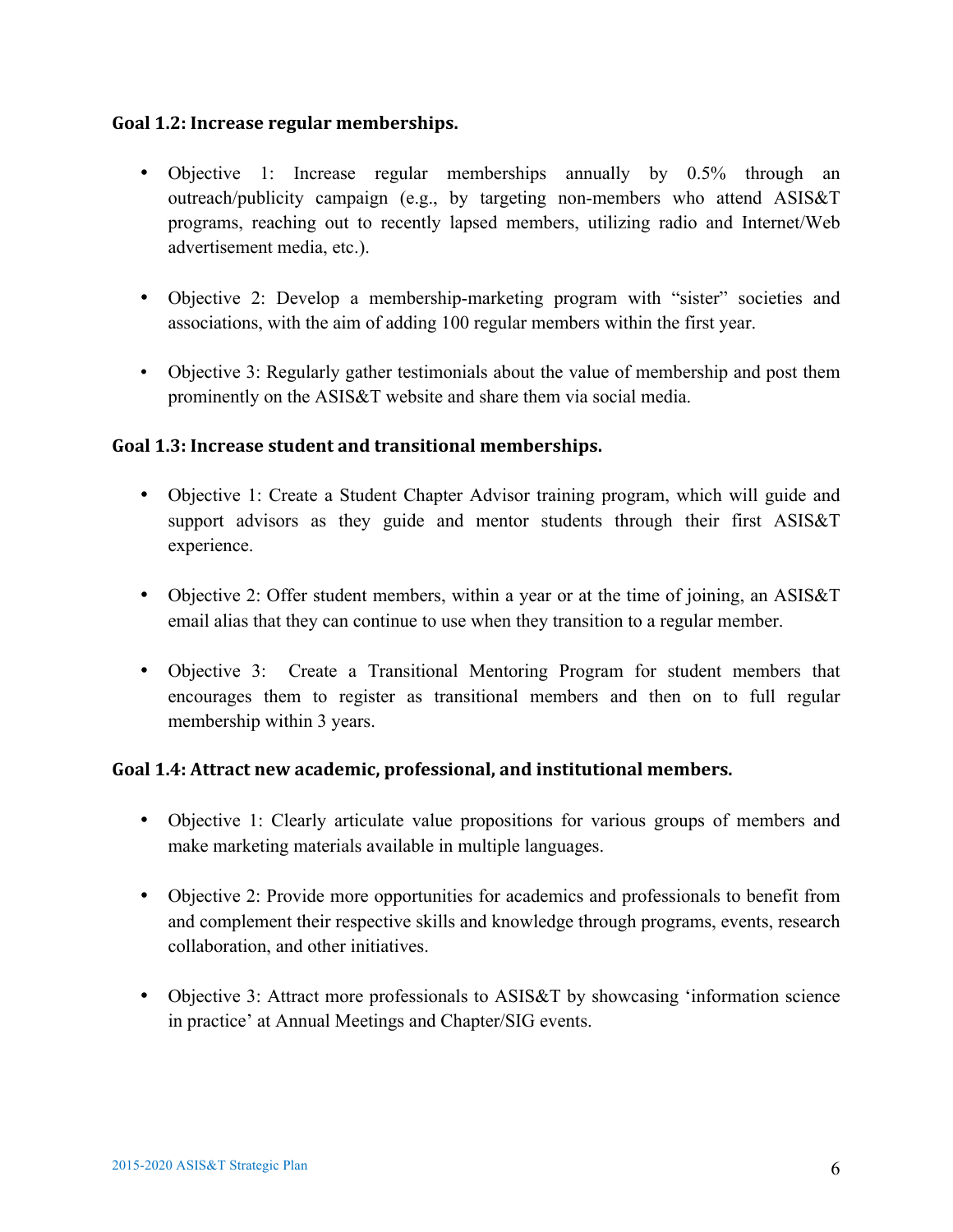- Objective 4: Provide a forum for ongoing discussions on specific areas of information science to define a "baseline" or "bluebook" agreed upon by the ASIS&T members (i.e., forum discussion would define a glossary of terms such as "knowledge management").
- Objective 5: Provide more attractive incentives for institutional members, such as reduced membership rates and meeting registrations for a maximum number of individuals within an institution.

#### Goal 1.5: Improve membership system integration and access.

- Objective 1: Integrate access to personal membership information with other services on the internet to provide seamless access, with proper security features, whether from another social network provider (e.g. signing in to ASIS&T membership database using LinkedIn account) and regardless of device/technology being used (e.g. tablet, mobile device).
- Objective 2: Develop the capability to create a member profile that can be ported to other services/technologies, and can be used within the Association for various purposes, such as creating speaker bios for use during conferences, identifying potential speakers for upcoming programs, matching mentors and mentees, connecting new members with the chapter in their geographic region, and creating stories as part of Strategic Direction 4: Outreach/Publicity/Advocacy.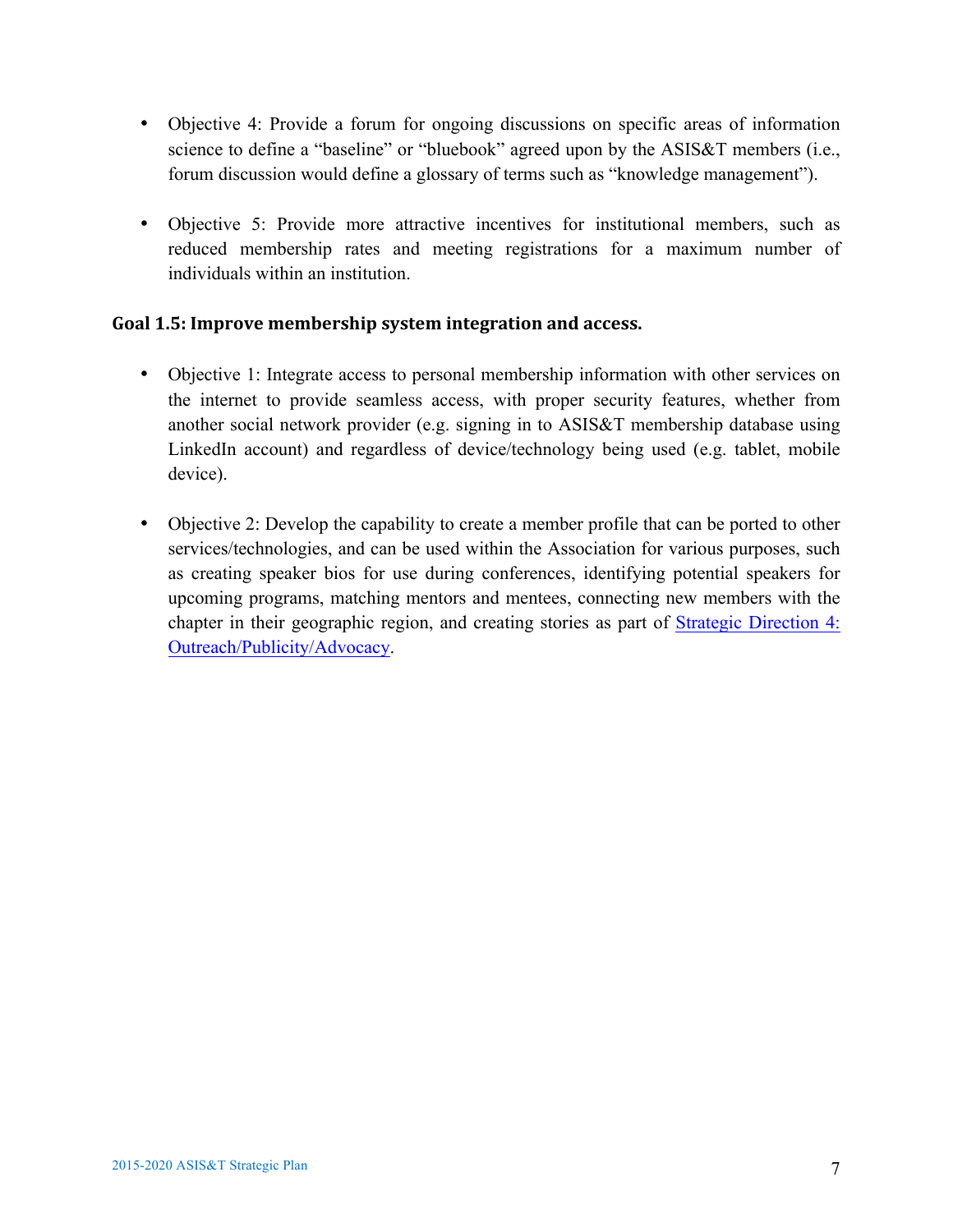## STRATEGIC DIRECTION 2: PROGRAMS/SERVICES/MENTORING

ASIS&T members and non-members alike are drawn to the wide array of programs and services – meetings, conferences, webinars, workshops, social events, etc. – and there is demand for more, both virtual and face-to-face programs, including at the local level.

Mentoring, the process where an experienced person "takes under her or his wing" a less experienced person and guides them, through dialog, interaction, coaching and sharing, is a successful structure for building expertise and leadership. Demand for this process is high, not only among students and among new professionals, but also with mid-career professionals who are embarking into new territories.

#### Goal 2.1: Realign existing conferences, meetings, webinars, workshops, and other **programs and services to meet more closely the needs of both academics and professionals.**

- Objective 1: Ensure that Annual Meeting programming is relevant to professionals by introducing new panels, tracks, and product showcases.
- Objective 2: Introduce new awards for professionals that recognize their achievements and contributions to the Association.
- Objective 3: Initiate an internal speaker's bureau by developing a database of potential speakers, publicizing this tool on the ASIS&T website, and coordinating and linking the speaker's bureau database with the webinars.

#### Goal 2.2: Provide a more effective conduit between academics and professionals.

- Objective 1: Re-launch the *Bulletin*, perhaps with a new name, with a range of content designed to appeal to both academics and professionals , and evaluate the need for one or more new publications aimed at professionals and at other disciplines.
- Objective 2: Support virtual networking and collaboration between academics and professionals, for example by launching the First Draft, which is a pre-proposal, prepublication, pre-presentation virtual space for ASIS&T members for frank and open discussions about their ideas.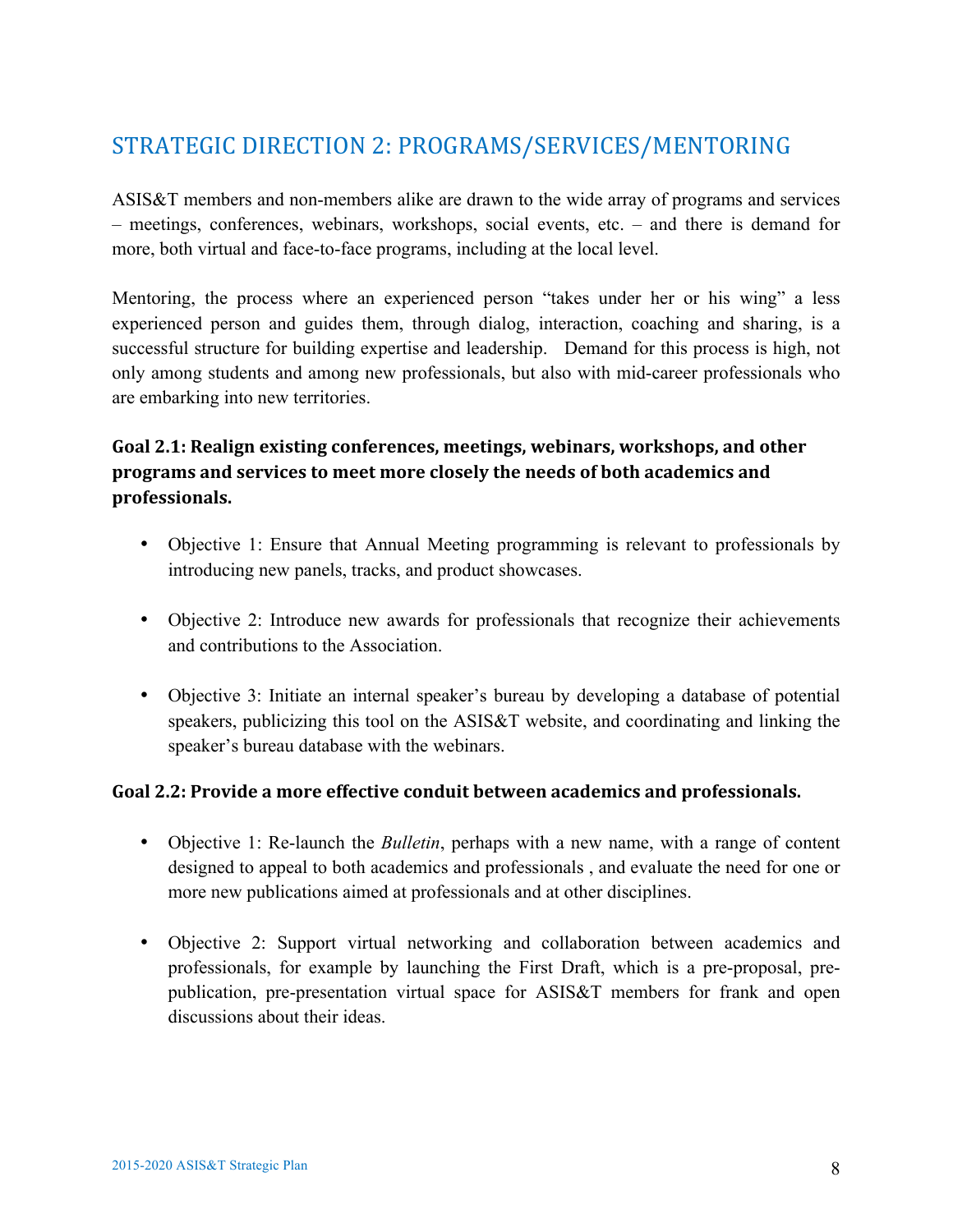#### Goal 2.3: Expand and strengthen programs and services at the local/regional, SIG, and international levels.

- Objective 1: Provide more virtual programs and events that enable greater engagement and participation of a broader range of members, regardless of their geographic location.
- Objective 2: Engage members at local levels through local meet ups, regional events (mini Annual Meetings), etc.
- Objective 3: Develop regional programs that can be "canned," be delivered to more than one location, and involve regional chapters, student chapters, special interest groups and international leaders, as needed.
- Objective 4: Develop more programs focused on soft skills, such as effective public speaking, program planning, assessment and evaluation tools (e.g., how to manage an effective focus group), running meetings (e.g., for committees, taskforces, work groups), and marketing/publicity.
- Objective 5: Assess and create structures that enhance collaborations within the Association between regional and student chapters and the Special Interest Groups, for example by matching luminaries in our profession with local or regional programs.
- Objective 6: Develop a mentorship program to cultivate leaders from regional chapters and SIGs.

#### Goal 2.4: Introduce a variety of mentoring programs for academic and professional **leadership.**

- Objective 1: Create a doctoral consortium program for doctoral students.
- Objective 2: Create a leadership preparation program that provides training and support for new and emerging leaders at all levels of the Association.
- Objective 3: Develop a career mentorship program that provides career support and advice to scholars and professionals.
- Objective 4: Develop a mentoring program for students that matches them with new professionals (i.e., those who were recently students) to smooth the transition from student to professional.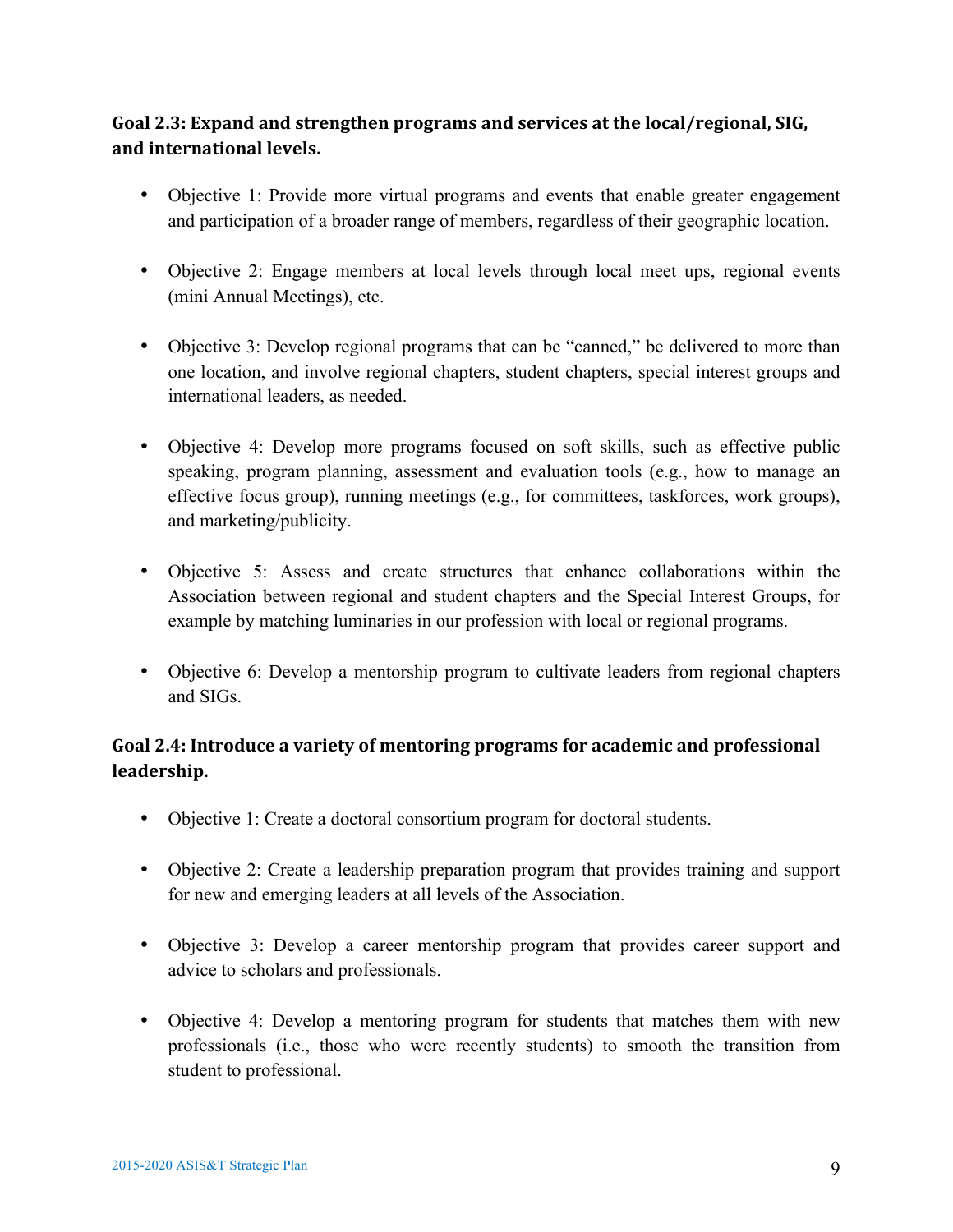# STRATEGIC DIRECTION 3: PUBLICATIONS/ COMMUNICATIONS/ SOCIAL MEDIA

*JASIS&T* and the *Bulletin* are regarded as leading publications in the field and should be maintained as such, but there is demand for more avenues to disseminate knowledge, experience and data, especially for professionals.

#### Goal 3.1: Improve the global impact of ASIS&T publications, communications and **social media outlets.**

- Objective 1: Re-envision and strengthen the position of *JASIS&T* as the premier publication by expanding the scope (e.g., practice-oriented/topicality/interdisciplinary) and accessibility and by reducing the publication time and refining the publication cycle.
- Objective 2: Create alternative platforms for dissemination of communication, such as a virtual peer-review professional publication that highlights emerging technologies, discusses best practices, enables discussion via opinion pieces, disseminates pilot project results, and provides more "translational research" by making research easier to understand and apply to work situations.
- Objective 3: Explore partnership opportunities to enhance ASIS&T reach and to expand content within third party information professional publications (e.g., providing "The ASIS&T Perspective" opinion blog/column in *Information Today* or a similar publication); this type of partnership also supports Strategic Direction 4: Publicity/Outreach/Advocacy.
- Objective 4: Create staff position(s) to assess and manage communications, social media, and outreach, with the aim to increase communication within membership, visibility with non-members globally, and visibility with employers/industry globally by:
	- o Developing social media policies and processes.
	- o Reviewing social media analytics.
	- o Creating new and better platforms for dissemination of information.
	- o Reaching out to members for online news and content.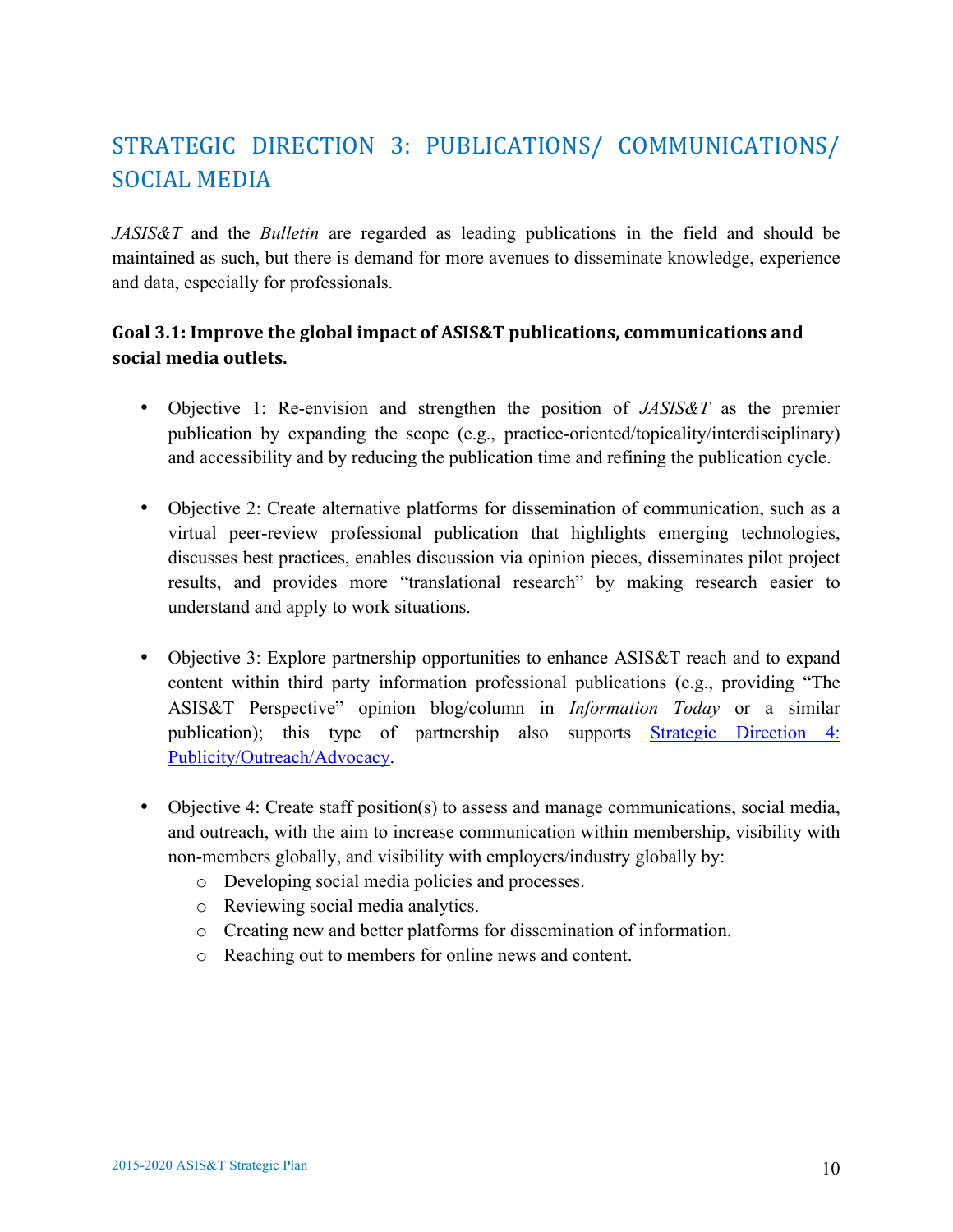**Goal 3.2: Engage in a range of communication, publication, and social media activities to give people reasons to "like" or "follow" ASIS&T by providing content of interest to them.**

- Objective 1: Increase use of social media and other tools (such as Twitter, video podcasts, online forum for blogging, microblogging, and commenting, RSS feeds and monthly email blasts).
- Objective 2: Expand communication through publications (such as writing articles for the *Bulletin*; developing a new student publication; increasing more content for information professionals; making research content from *JASIS&T* more accessible and applicable to professionals) and widely promote these communications/publications.
- Objective 3: Promote a range of presentation-types (such as lightening talks and interactive sessions at Annual Meeting; offer opportunities for people to participate virtually during the Annual Meeting).
- Objective 4: Develop activities that foster connecting (such as speed mentoring/networking, based on the speed dating model).
- Objective 5: Provide more publication support (e.g., pre-previewing and providing "First" Draft" feedback on ideas, proposals, posters, and papers; offering mentoring activities to help writers).
- Objective 6: Archive publications by developing an ASIS&T Repository.
- Objective 7: Provide enhanced member-exclusive content that gives members reasons to visit and log into the ASIS&T website (e.g., for news updates on technology and information environments, events in higher education, and research relevant to ASIS&T members).

#### **Goal 3.3: Re-envision and strengthen the Annual Meeting Proceedings, exploring ways to enable the AM Chairs and reviewers to get scholarly publishing credit for their contributions.**

- Objective 1: Gather input from past AM chairs, reviewers and scholars on the amount of time spent on the process for developing the Proceedings.
- Objective 2: Analyze data and propose methods for handling credit and strengthening the Proceedings.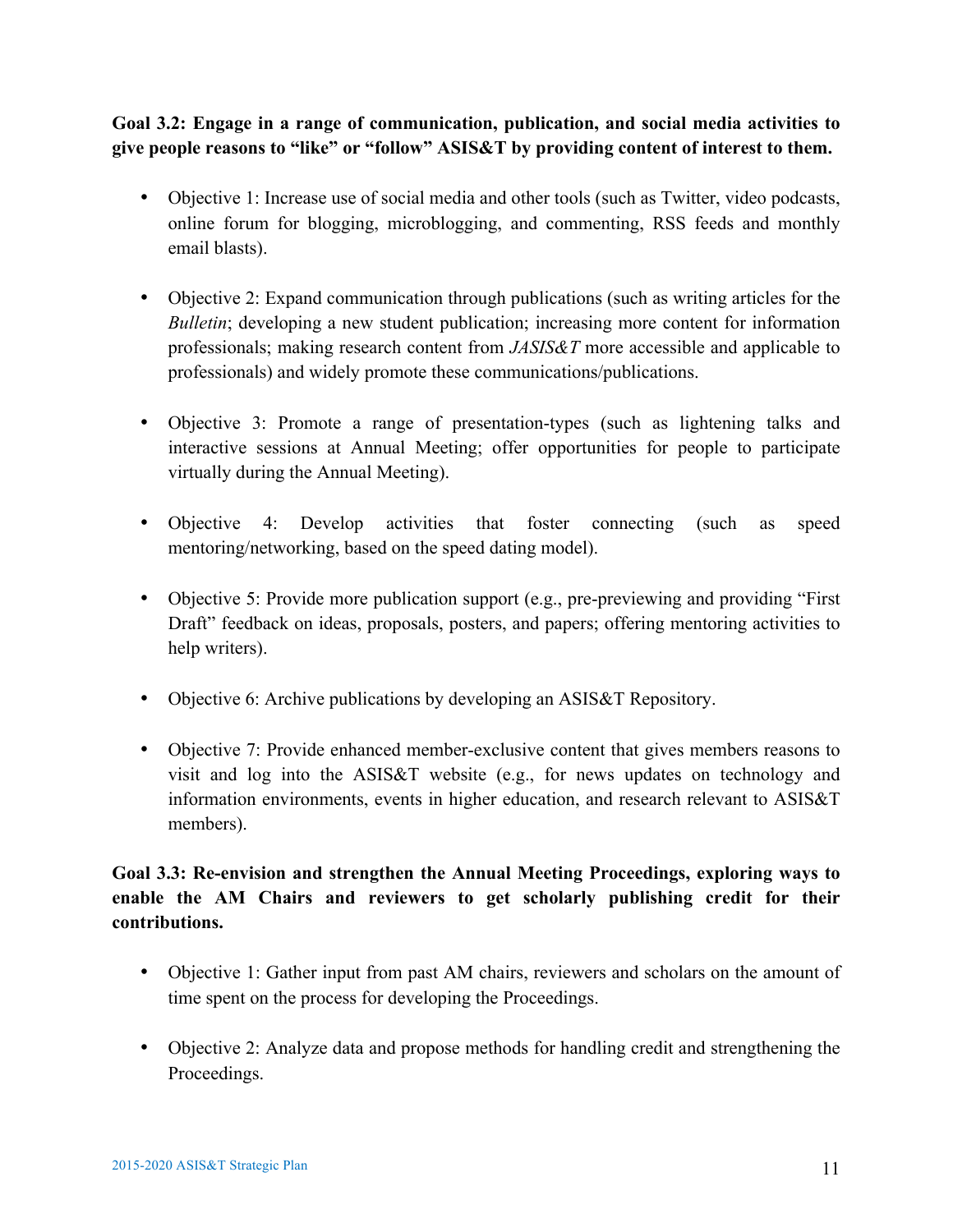# STRATEGIC DIRECTION 4: PUBLICITY/OUTREACH/ADVOCACY

The Association's visibility to those in the information professions as well as to those outside the professions, whether closely related or not, has decreased. To some, this is a sign of dwindling importance, even if programs, publications and other actions by the Association remain strong. A publicity, outreach, and advocacy program by ASIS&T should not just improve name recognition, but it should encompass feelings of "I want to belong to that organization – I want to be part of that success!"

#### Goal 4.1: Improve communications with ASIS&T members regarding Association activities and resources.

- Objective 1: Feature enriched content on the website and monthly emails driving more regular visits to the ASIS&T website.
- Objective 2: Review social media analytics to develop a plan for communication that includes social media based member and non-member preferences.

#### **Goal 4.2: Provide effective communication about the value and purpose of ASIS&T to** multiple audiences in all regions of the world.

- Objective 1: Increase visibility and name recognition of ASIS&T outside the organization by:
	- o Developing marketing material and a vocabulary to talk about ASIS&T to nonmembers, employers, and members of other professional organizations.
	- o Reviewing the website for language and content and including a section aimed at media, with contacts for ASIS&T experts in a variety of areas.
	- o Encouraging chapters and regions to contribute materials (in their language) that promotes ASIS&T.
	- o Conducting marketing research focused on identifying media outlets that reach the most current and potential members, such as through other conferences, radio ads, web advertising, etc.
	- o Developing assessment tools that will evaluate the impact of publicity/outreach campaigns.
	- o Repurposing content to suit diverse global audiences.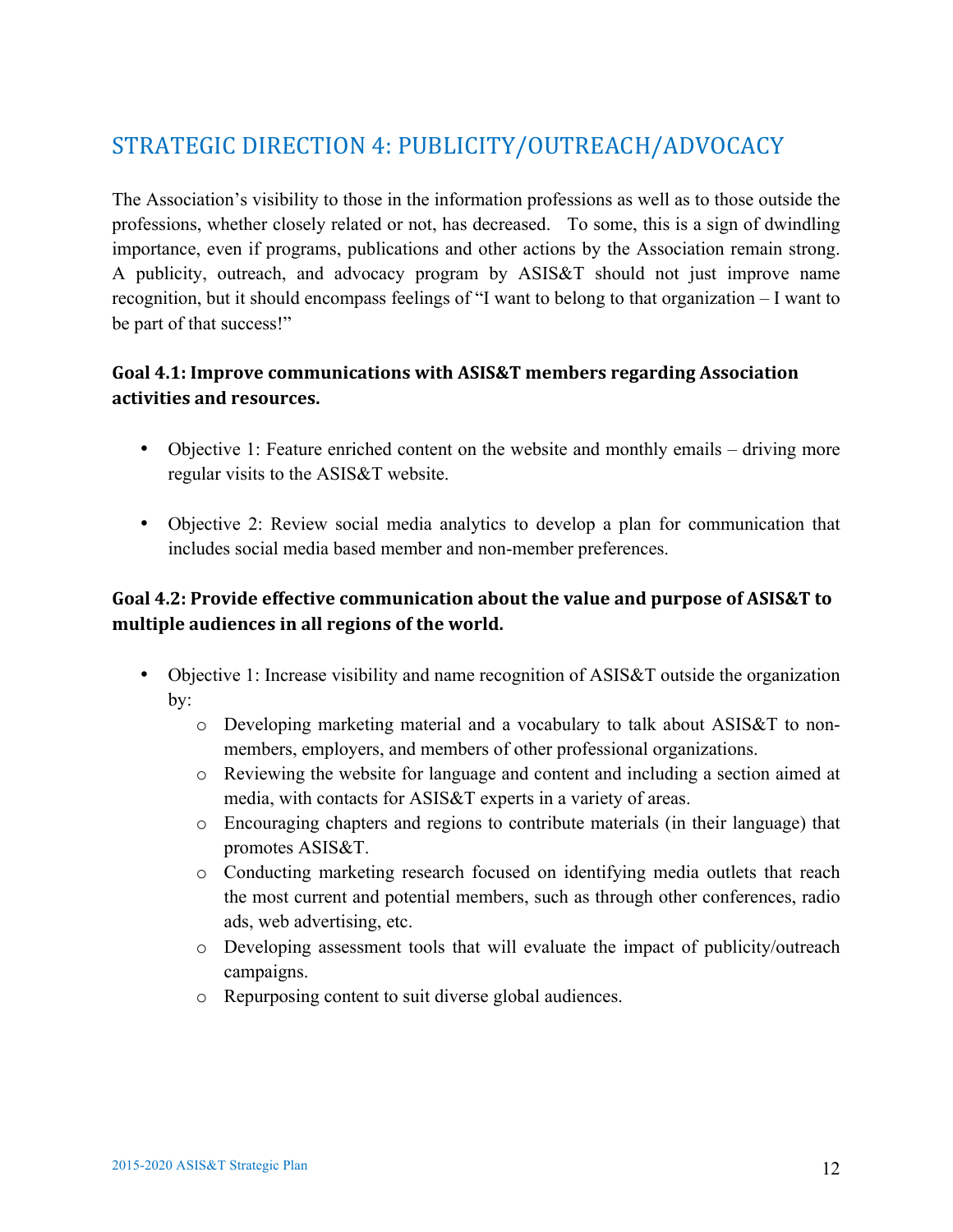- Objective 2: Enable each member to become an ASIS&T Ambassador by:
	- o Engaging ASIS&T members on a regular basis outside of the Annual Meeting, through webinars, online discussions, 'issues of the month', short polls and surveys, and other services for various career stages.
	- o Producing video interviews of member testimonials regarding the value and purpose they find in ASIS&T (impact of membership).
	- o Connecting members to one another to facilitate collaboration and a shared ASIS&T identity.
	- o Leveraging networks of alumni based in various sectors outside academia (health, government, IT, etc.).
- Objective 3: Make ASIS&T better known to employers by:
	- o Collaborating with Information Professionals Taskforce on advocacy issues.
	- o Developing ASIS&T as a label for quality and expertise.
	- o Creating downloadable marketing materials, templates, logos, brochures.
	- o Publicizing and promoting the work of the Information Professional Task Force.
- Objective 4: Make ASIS&T better known to other (learned) societies and associations by:
	- o Leveraging current ASIS&T members' networks within societies such as ACM, IEEE, SIGIR, ISKO, DL, IFLA, Digital Curation, EU, and Council of Scientific Society Presidents, AAAS, and associations like ALA, SLA, and MLA.
	- o Developing sessions and panels comprised of ASIS&T members and submitting these proposals to sister conferences.

#### Goal 4.3: Explore ways to bring ASIS&T into policy debates and media coverage of current events.

- Objective 1: Explore interest in creating a policy arm of ASIS&T to educate the public and policymakers (e.g., Electronic Frontier Foundation, EPIC, Civil Liberties, Congress, global groups, etc.) on various issues related to the information lifecycle (e.g., production, organization, management, access, use, ethical aspects), as well as to share updates with members on policy issues.
- Objective 2: Create a roster of ASIS&T scholars who are interested in contributing to the public debate around various information matters.
- Objective 3: Establish a Speakers Bureau and develop a Congressional Handbook.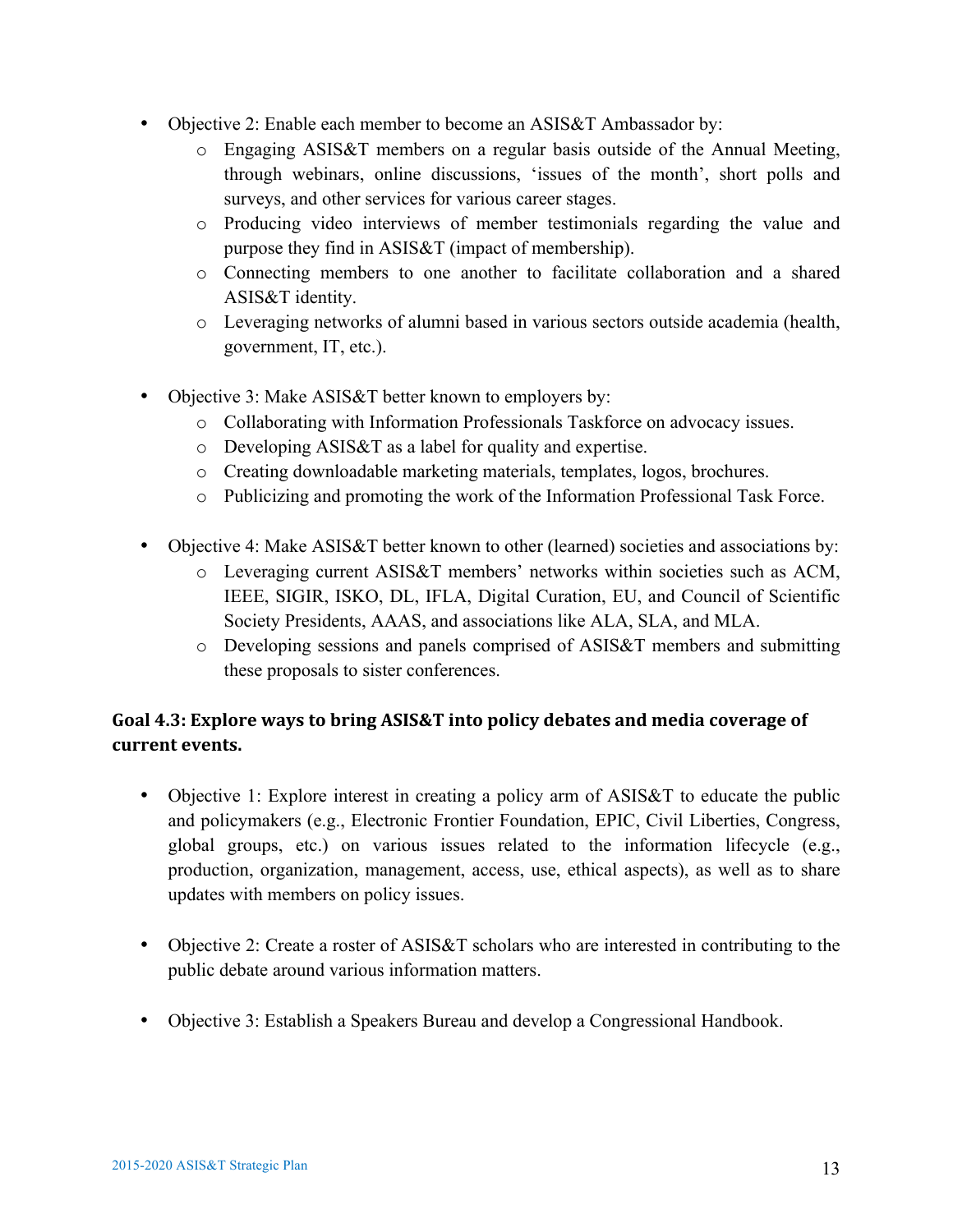• Objective 4: Facilitate training for ASIS&T members on how to communicate with policymakers and how to translate research into policy briefs, and invite policymakers to attend/speak at ASIS&T conferences and to meet members.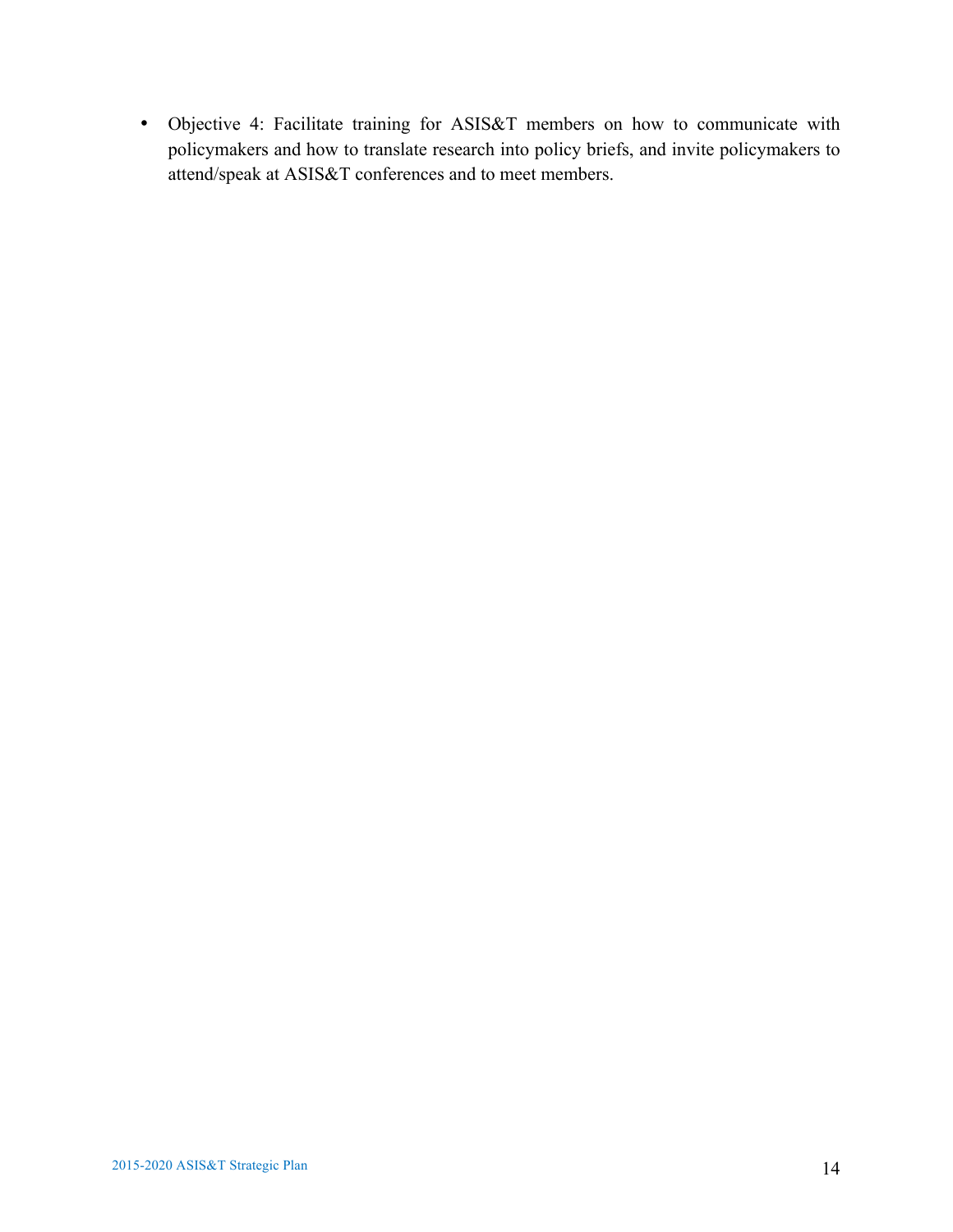# STRATEGIC DIRECTION 5: INSTITUTIONAL KNOWLEDGE

As a knowledge leader, ASIS&T institutionally must improve its knowledge management (KM) procedures and processes. Preserving its institutional knowledge will enable ASIS&T leadership at all levels – internationally, regionally, and down to individual student chapters – to enhance communication, leadership, and community and improve organizational memory and continuity.

#### Goal 5.1: Assess the current institutional knowledge and knowledge management **practices of the ASIS&T community.**

- Objective 1: Assess the current knowledge management practices of the ASIS&T community (Board, HQ, SIGs and Chapters, past, current Presidents, etc.).
- Objective 2: Assess what institutional knowledge is currently available (Board, SIGs, Chapters, AM Chairs, etc.) and where it is currently stored (ASIS&T server, with current and past Chairs).
- Objective 3: Clarify the organizational and governance structure of ASIS&T.
- Objective 4: Identify the user groups and the information needs of each group who will be using the institutional knowledge.
- Objective 5: Work with HQ to determine what institutional knowledge is stored on ASIS&T server and other locations.
- Objective 6: Document Board, SIG, Chapter, and AM Chairs' practices for capturing and preserving institutional knowledge by obtaining written testimonies from individuals within the ASIS&T community (past Presidents, chairs of SIGs, chairs of Chapters, SIG Cabinet Director, Chapter Assembly Directors, AM chairs, etc.).

#### Goal 5.2: Develop processes, practices, and mechanisms for capturing the **institutional knowledge of the ASIS&T community.**

- Objective 1: Formalize the capture process and best practices in officer manuals for the Board, SIGS and Chapters.
- Objective 2: Develop a manual for Annual Meeting (AM) Chairs/Co-Chairs which includes capture process and best practices.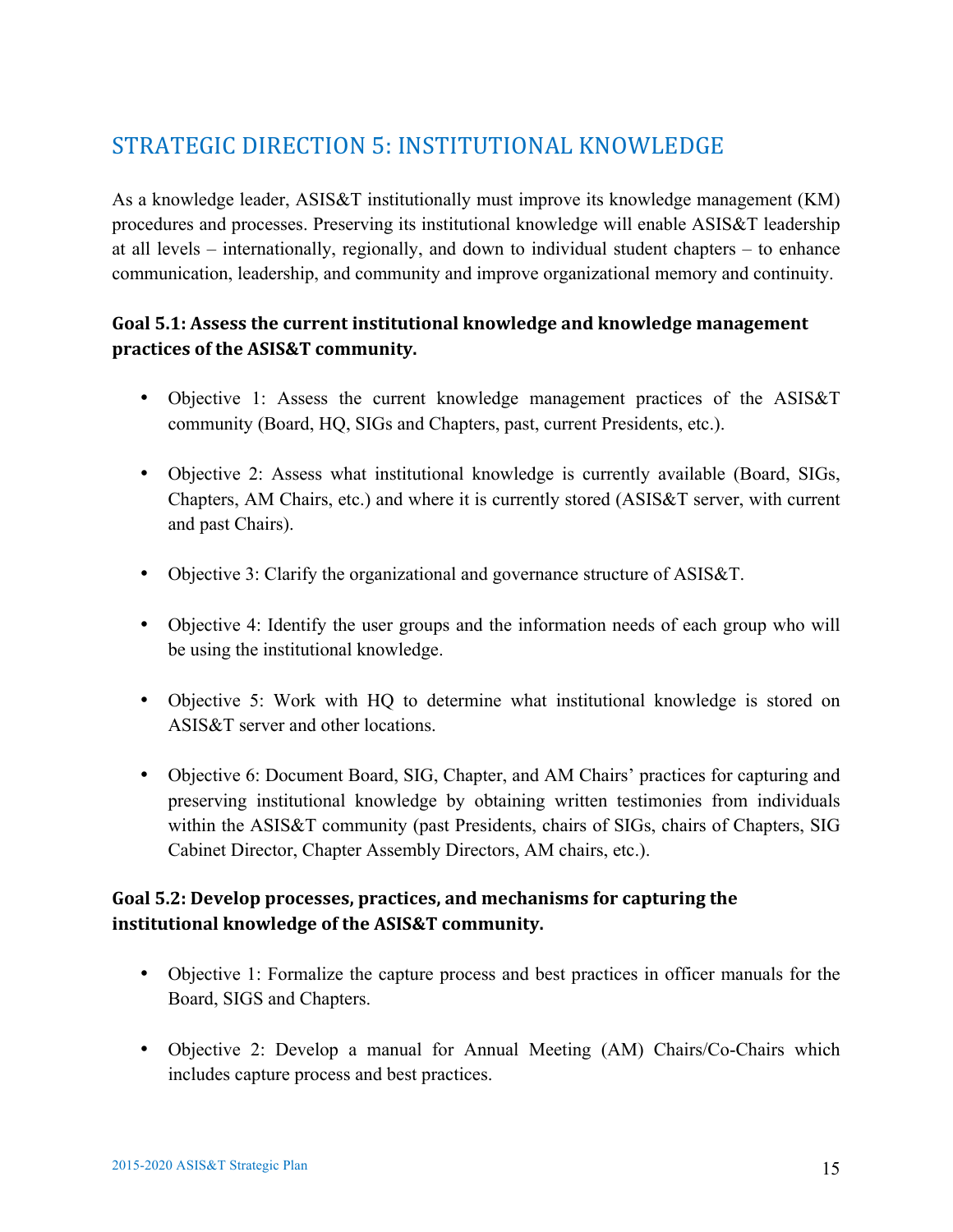- Objective 3: Add data management provision to Board, SIG, Chapter, and AM Chair reports.
- Objective 4: Define and build continuity structures into every leadership structure, develop induction and training kits for new leaders, and update all officers' manuals.
- Objective 5: Capture HQ staff members' tacit knowledge and engage in succession planning strategies by shadowing HQ staff members.

#### Goal 5.3: Implement processes and practices to preserve the institutional knowledge **of the ASIS&T community.**

- Objective 1: Hire a dedicated ASIS&T staff person, or redefine current staff responsibilities, to:
	- o Develop and maintain the knowledge management system.
	- o Develop a user-centered centralized archive.
	- o Assist the Board, SIGs, Chapters and AM Chairs to migrate their documents to the centralized archive.
- Objective 2: Conduct a usability study on the new archive after the information is migrated to the new archive to:
	- o Determine if all knowledge has been archived.
	- o Determine if the information is easily accessed by the different user groups.
	- o Recommend changes to the archive to the Board and implement them once approved.